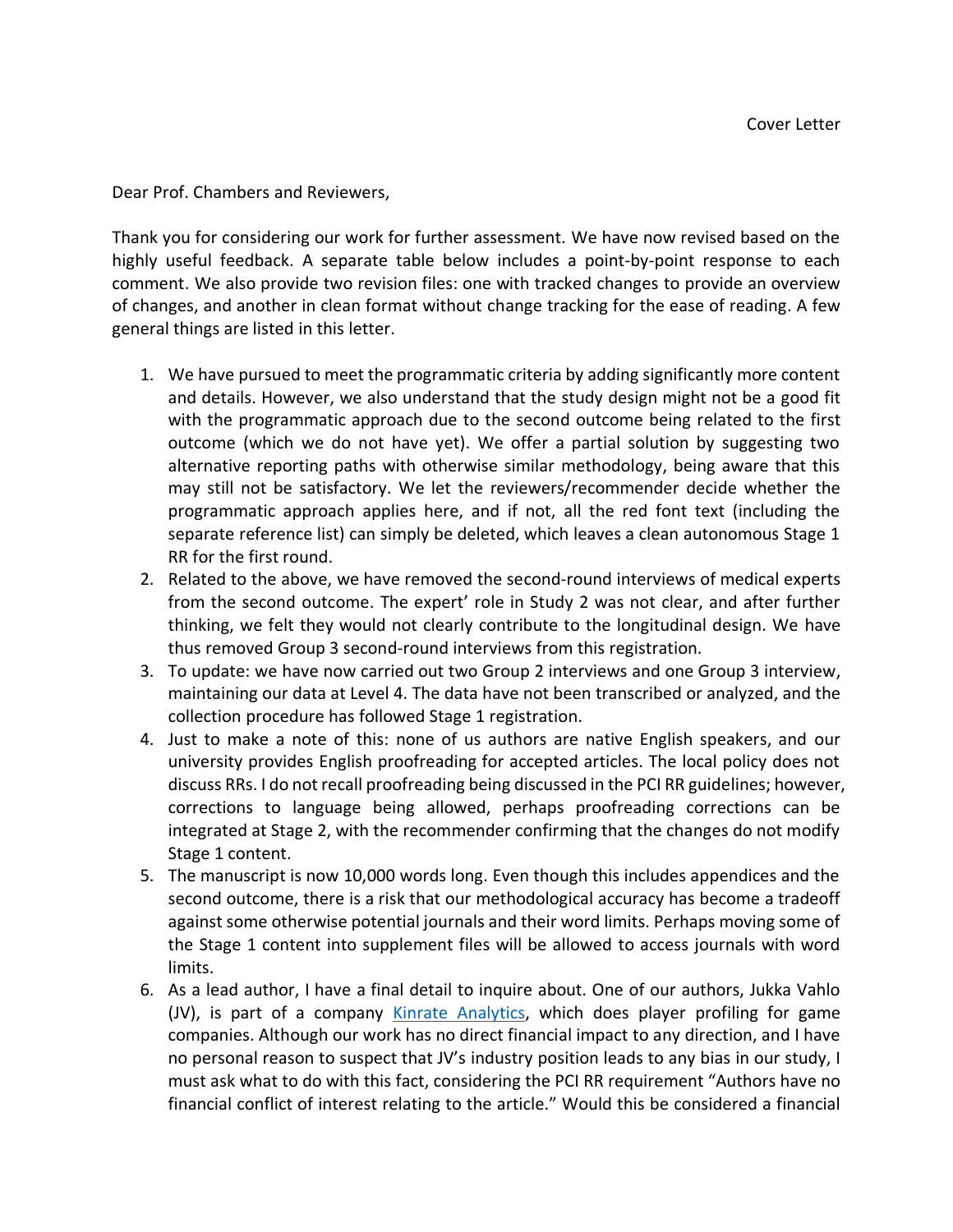conflict of interest, considering the topic of the study? JV has not contributed yet, as his role is to carry out external assessment of our analysis after coding. If JV is considered having a conflict of interest that is against the PCI RR, we are likely able to negotiate him another role in the project outside this study. On the other hand, I believe JV's expert input would be highly useful, especially considering his research background in enactivism. Because we document our analysis step by step, the changes made to the original coding rounds by JV's contribution will be made visible.

Sincerely, on behalf of the team, Veli-Matti Karhulahti

| <b>Reviews</b>                                                                                                                                                                                                                                                                                                                                                                                                                                                                                                                                                                                                                                                                                                             |                                                                                                                                                                                                                                                                                                                                                           |
|----------------------------------------------------------------------------------------------------------------------------------------------------------------------------------------------------------------------------------------------------------------------------------------------------------------------------------------------------------------------------------------------------------------------------------------------------------------------------------------------------------------------------------------------------------------------------------------------------------------------------------------------------------------------------------------------------------------------------|-----------------------------------------------------------------------------------------------------------------------------------------------------------------------------------------------------------------------------------------------------------------------------------------------------------------------------------------------------------|
|                                                                                                                                                                                                                                                                                                                                                                                                                                                                                                                                                                                                                                                                                                                            | We thank all the reviewers for the constructive and detailed<br>feedback, which highly improves the accuracy of this RR.                                                                                                                                                                                                                                  |
| <b>Review 1: Malte Elson</b>                                                                                                                                                                                                                                                                                                                                                                                                                                                                                                                                                                                                                                                                                               |                                                                                                                                                                                                                                                                                                                                                           |
| Question                                                                                                                                                                                                                                                                                                                                                                                                                                                                                                                                                                                                                                                                                                                   | <b>Response</b>                                                                                                                                                                                                                                                                                                                                           |
| 1. The incoherence and lack of precision on the conceptual level of IGD is<br>inherited by attempts to operationalize and measure it. The arbitrariness of<br>measures, cutoffs, thresholds, computations etc results in a literature that is<br>difficult to synthesize -- not only because such flexibility offers opportunity for<br>p-hacking, but even more so because it is not sufficiently clear whether<br>different studies on IGD are actually measuring the same thing. These larger<br>points are discussed, e.g., in van Rooij et al (2018); and recently, Satchell et al.<br>(2021) published a study supporting the problem of arbitrariness with the<br>mock-development of a friendship addiction scale. | We have added a new section dicussing these ambiguities in<br>the introduction.                                                                                                                                                                                                                                                                           |
| 2. It is not sufficiently established whether "problematic game-playing"<br>(however it is operationalized) should be its own diagnosis (which implies that<br>the medium itself may be an immediate cause), or whether it is merely a<br>symptom of another underlying condition (e.g., depression). I think this point<br>deserves particular attention not because it is simply part of the larger<br>discourse around IGD, but also because it has implications for the present study<br>design:                                                                                                                                                                                                                       | We have added a new section dicussing the lack of causal<br>and theoretical evidence in the introduction.                                                                                                                                                                                                                                                 |
| The authors are aiming to recruit participants for group 1 by inviting gamers<br>who report mental health problems related to their gaming habits. I don't think<br>this by itself is problematic at all compared to, e.g., using a screening<br>instrument, but I think the point that gaming itself may not necessarily be the<br>proximate or distal cause of the disorder should be further discussed.                                                                                                                                                                                                                                                                                                                 | We now highlight (in several sections) that treatment-<br>seeking serves merely as a proxy for assumed problems, as<br>we cannot assess the clinical validity of those assumed<br>problems. Also note the added Appendix 2 (which will not<br>be used for verification but improves the accuracy of<br>describing the health status of the participants). |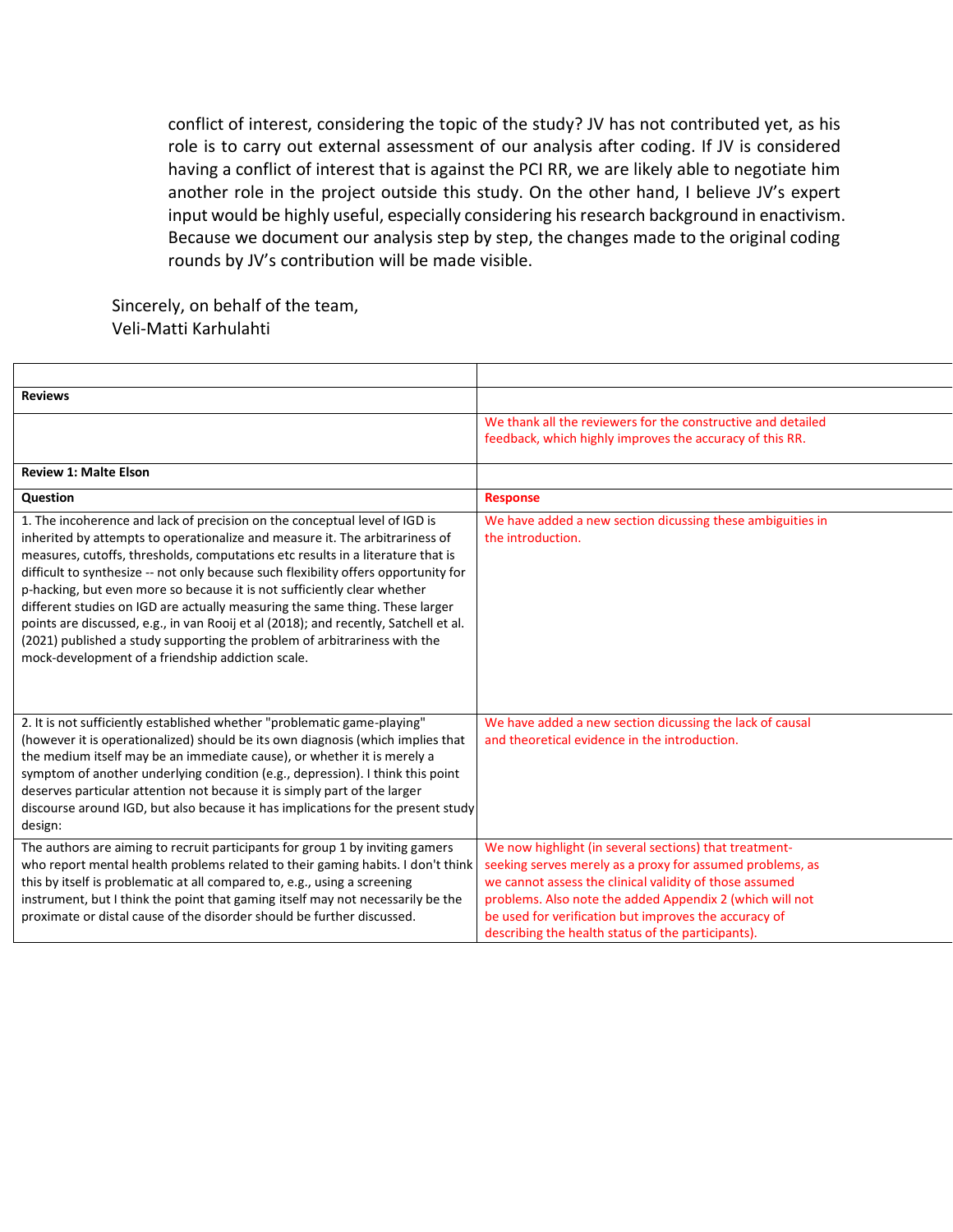| While I find the comparison "gamers with disorders" with "esport players<br>without disorders" an interesting approach, it naturally has some limitations for<br>the goal of the proposed research. For example, it might be conceivable that a<br>disorder is a major hurdle in becoming a competitive, (semi-) professional<br>esport player. As an experimental psychologist, my toolbox woud suggest<br>sampling gamers from a group that is similar except for the variable of interest<br>(whether or not they suffer from mental health problems); of course, I<br>understand that the nature of this study does not demand such strict control of<br>confounding factors, but maybe this point deserves some further attention<br>beyond what is currently proposed in the paper. | We have added discussion about this, especially in the<br>participants section. It is now clearly stated that none of the<br>Group 2 participants will be professional or semi-<br>professional players, streamers or other people for whom<br>gaming is a major part of their profession in order to<br>minimize the differences except for the variable of interest.<br>It must be noted, however, that we do not know the Group<br>1 at this point, i.e. some of them might be professional or<br>semi-professional players, streamers etc. with related<br>health problems (in which case excluding such individuals<br>from Group 2 might be unwise). That said, we consider this<br>scenario improbable, and thus exclude the professionals<br>from Group 2 (we cannot afford to exclude them from<br>Group 1 in case such individuals happen to be treatment-<br>seekers). |
|-------------------------------------------------------------------------------------------------------------------------------------------------------------------------------------------------------------------------------------------------------------------------------------------------------------------------------------------------------------------------------------------------------------------------------------------------------------------------------------------------------------------------------------------------------------------------------------------------------------------------------------------------------------------------------------------------------------------------------------------------------------------------------------------|-----------------------------------------------------------------------------------------------------------------------------------------------------------------------------------------------------------------------------------------------------------------------------------------------------------------------------------------------------------------------------------------------------------------------------------------------------------------------------------------------------------------------------------------------------------------------------------------------------------------------------------------------------------------------------------------------------------------------------------------------------------------------------------------------------------------------------------------------------------------------------------|
| My feeling was that the route for study 1 was quite clear, but that study 2 was<br>quite vague in contrast; part of the reason is of course that the outcome of the<br>first round of interviews could dramatically change what is currenty planned for<br>the second round. That, however, sort of defeats the purpose of Registered<br>Reports.                                                                                                                                                                                                                                                                                                                                                                                                                                         | We have now exapanded Study 2 significantly, through the<br>manuscript.                                                                                                                                                                                                                                                                                                                                                                                                                                                                                                                                                                                                                                                                                                                                                                                                           |
| I also see some concerns regarding potential dropouts, which are currently not<br>accounted for. Assuming, for example, the authors are able to recruit 7<br>interview candidates for round 1, of which 3 are no longer available for round<br>2, the outcome of study 2 could be quite limited.                                                                                                                                                                                                                                                                                                                                                                                                                                                                                          | This is a highly important comment; we simply forgot these<br>key details. The dropouts are now discussed explicitly and<br>taken into consideration in the follow-up.                                                                                                                                                                                                                                                                                                                                                                                                                                                                                                                                                                                                                                                                                                            |
| (My own feeling about this is that the authors should rewrite this as an RR for<br>study 1 and use their findings to write a much clearer, separate RR for study 2<br>at a later point, but maybe this too strongly interferes with the authors' project<br>roadmap.)                                                                                                                                                                                                                                                                                                                                                                                                                                                                                                                     | We fully sympathize with this alternative, and leave it for<br>the recommender and reviewers to decide whether the two<br>studies are accepted as programmatic or the latter be<br>turned into a separate RR later. In case of a separate RR, the<br>red parts can simply be deleted and a coherent cross-<br>sectional RR will be left (the red parts also have a separate<br>reference list).                                                                                                                                                                                                                                                                                                                                                                                                                                                                                   |
| I'm not 100% clear which parts of the data the authors will be able to share.<br>The recordings or literal transcripts of the interviews seem out of question, so<br>maybe this point could be clarified.                                                                                                                                                                                                                                                                                                                                                                                                                                                                                                                                                                                 | In fact, we do intend to share transcripts. This has now been<br>clarified, and there is now more discussion about it. We<br>understand this is a relatively unique element in qualitative<br>research, but we have put a lot of effort in making that<br>possible (including previous experiences of it).                                                                                                                                                                                                                                                                                                                                                                                                                                                                                                                                                                        |
| <b>Review 2: Peter Branney</b>                                                                                                                                                                                                                                                                                                                                                                                                                                                                                                                                                                                                                                                                                                                                                            |                                                                                                                                                                                                                                                                                                                                                                                                                                                                                                                                                                                                                                                                                                                                                                                                                                                                                   |
| The use of 'qualitatively' (penultimate paragraph before the methods section) is<br>extremely broad and means the reader doesn't really have a sense of the<br>approach you are taking. 'Qualitatively' could encompass everything from<br>positivist to social constructionist approaches.                                                                                                                                                                                                                                                                                                                                                                                                                                                                                               | We have specified our use of the term and removed it<br>whenever it has not served the correct purpose.                                                                                                                                                                                                                                                                                                                                                                                                                                                                                                                                                                                                                                                                                                                                                                           |
| You mention that you will conduct phenomenological interviews in the<br>abstract and in the Sample Justification you mention IPA. Can you instead<br>describe your specific phenomenological approach and how and why this is<br>appropriate for your research questions?                                                                                                                                                                                                                                                                                                                                                                                                                                                                                                                 | We now systematically refer to IPA throughout the<br>manuscript. As a small caveat, we will develop an iterative<br>"manual" to document our analysis and carry out the<br>comparisons. We consider this an important addition, as IPA<br>analyses are typically rather closed and not very<br>transparent. We hope sharing the manual and its versions<br>help improving these issues.                                                                                                                                                                                                                                                                                                                                                                                                                                                                                           |
| Plus, can you consistently refer to this phenomenological approach throughout<br>the paper?                                                                                                                                                                                                                                                                                                                                                                                                                                                                                                                                                                                                                                                                                               | Done.                                                                                                                                                                                                                                                                                                                                                                                                                                                                                                                                                                                                                                                                                                                                                                                                                                                                             |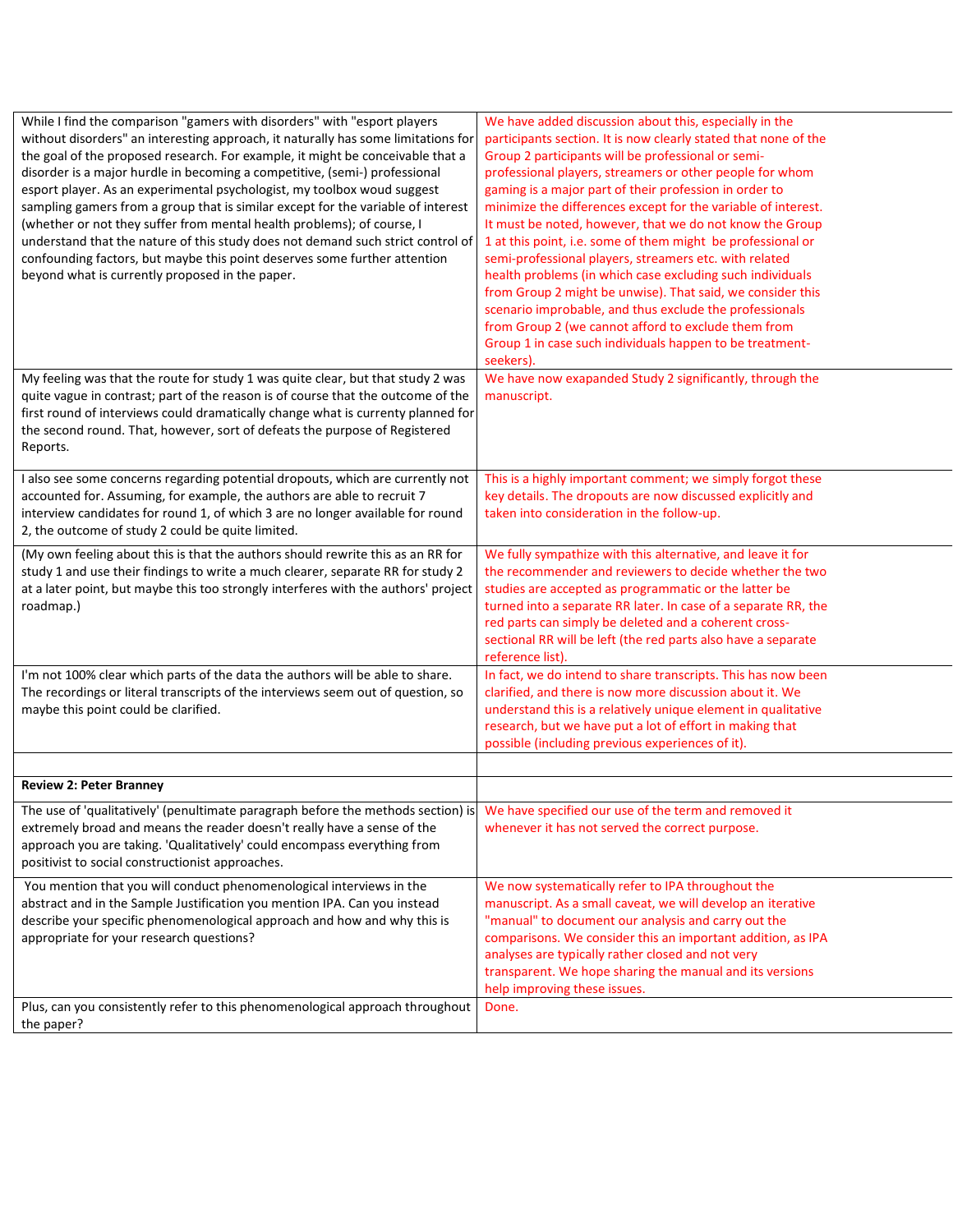| Personally, it would be good to see a brief elaboration on how you can use a                                                                                       | We now provide further context and discussion for                 |
|--------------------------------------------------------------------------------------------------------------------------------------------------------------------|-------------------------------------------------------------------|
| phenomenological approach longitudinally perhaps with reference to the                                                                                             | longitudinal IPA methodology. Instead of Timescape                |
| longitudinal qualitative, such as the Timescapes projects: https://timescapes-                                                                                     | projects (which we were not deeply familiar with before),         |
| archive.leeds.ac.uk/timescapes/ or others that are specifically                                                                                                    | we cite a longitudinal IPA review and its methodological          |
| phenomenological.                                                                                                                                                  | discussion in previous literature.                                |
| can you specify your aim or aims for this study?                                                                                                                   | The aims are now specified so that our contribution to the        |
|                                                                                                                                                                    | overall field is more clear.                                      |
| The use of hypotheses is interesting. My first thought that hypotheses                                                                                             | We have kept the QH concept; however, we are still open           |
| unnecessary. Next, I was persuaded by your argument as significance as                                                                                             | for re-naming these in case the recommenders and                  |
| meaning, so I was open to see how you used them. The hypotheses outline                                                                                            | reviewers so prefer. The term is not important here; we           |
| what you 'expect', so I can see how they might be comparable to a                                                                                                  | could also refer to "non-testable hypotheses,"                    |
| confirmatory hypothesis. Last, I'm sitting on fence. I can see the potential                                                                                       | "predictions," "expectations," etc. But currently, to build a     |
| benefit of outlining your expectations; but I also think they could also be                                                                                        | bridge between quant RR and qual RR (while also                   |
| presented as expectations rather than hypotheses. As such, I'm not saying you                                                                                      | distinguishing between the two), it feels logical to have the     |
| should or shouldn't change it - just giving my perspective on reading it.                                                                                          | word "hypothesis" here.                                           |
| Archiving qualitative data is a delicate topic; is it worth exploring this briefly in                                                                              | This is certainly a significant piece of feedback. We now         |
| the ethics section and explaining how you plan to get consent and the approach                                                                                     | have elaborated on this issue. Sharing complete transcripts       |
| to anonymity and confidentiality?                                                                                                                                  | is indeed a complex and unorthodox feat in the field, and         |
|                                                                                                                                                                    | we could easily write a full article about the challenges and     |
|                                                                                                                                                                    | solutions related to this process (the draft is on the desk!). If |
|                                                                                                                                                                    | more details are needed, we might add one more                    |
|                                                                                                                                                                    | supplement regarding these issues at Stage 2. Because             |
|                                                                                                                                                                    | most journals of PCI RR do not have unlimited word limits,        |
|                                                                                                                                                                    | we must navigate the tradeoffs in the length of the               |
|                                                                                                                                                                    | manuscript carefully.                                             |
| I thought the red font was unnecessary                                                                                                                             | We agree the current readability does not benefit from the        |
|                                                                                                                                                                    | red font, however, we did not find a better way to                |
|                                                                                                                                                                    | separate the two studies -- considering that Study 1 should       |
|                                                                                                                                                                    | be written into a finalized form, without notable                 |
|                                                                                                                                                                    | modifications after IPA. So we still kept the red font in a way   |
|                                                                                                                                                                    | that *all red text can be entirely removed* (including the        |
|                                                                                                                                                                    | separate reference list) and the remaining text remains an        |
|                                                                                                                                                                    | autonomous Stage 1 RR without further amendments.                 |
| Can you follow the Journal Article Reporting Standards for Qualitative Methods                                                                                     | We have included these details from the APA guidelines, in        |
| (https://apastyle.apa.org/jars/qual-table-1.pdf0 and include the researcher<br>description and the researcher-participant relationship.                            | addition to which there is now a full 32-point COREQ list as      |
|                                                                                                                                                                    | an appendix.                                                      |
| In the abstract, can you clarify your how you will analyse the data. I note that                                                                                   | These details have been added.                                    |
| you specify you will approach the questions with 'phenomenological                                                                                                 |                                                                   |
| interviews'; a phenomenological data analysis is therefore implicit. There are a                                                                                   |                                                                   |
| wide range of phenomenological approaches to data analysis, so could be make                                                                                       |                                                                   |
| it explicit by specifying?                                                                                                                                         |                                                                   |
|                                                                                                                                                                    |                                                                   |
| You mention IPA in the method section - if this is an IPA study, can you mention<br>this consistently throughout? From my reading, this seems to be a longitudinal | Now referring to IPA systematically.                              |
| IPA study.                                                                                                                                                         |                                                                   |
| In the abstract, the group 'those who play esports more than 4 hours per day                                                                                       | We now refer to the two groups systematically as                  |
| without problems' is 'without problems' too simplistic? While playing, they may                                                                                    | "treatment-seekers" and "players without self-reported            |
| still have problems, such as neglecting childcare or other responsibilities.                                                                                       | health problems related to gaming."                               |
|                                                                                                                                                                    |                                                                   |
| Later in the sample size justification, you use the term 'self-reported health                                                                                     | In addition to the above, we now discuss the challenges           |
| problems'. Is there are better way of describing this group (and can you use the                                                                                   | related to this terminology in the introduction. It is difficult  |
| same term consistently throughout the paper)?                                                                                                                      | to balance between accuracy and readability; we hope the          |
|                                                                                                                                                                    | solution works out.                                               |
|                                                                                                                                                                    |                                                                   |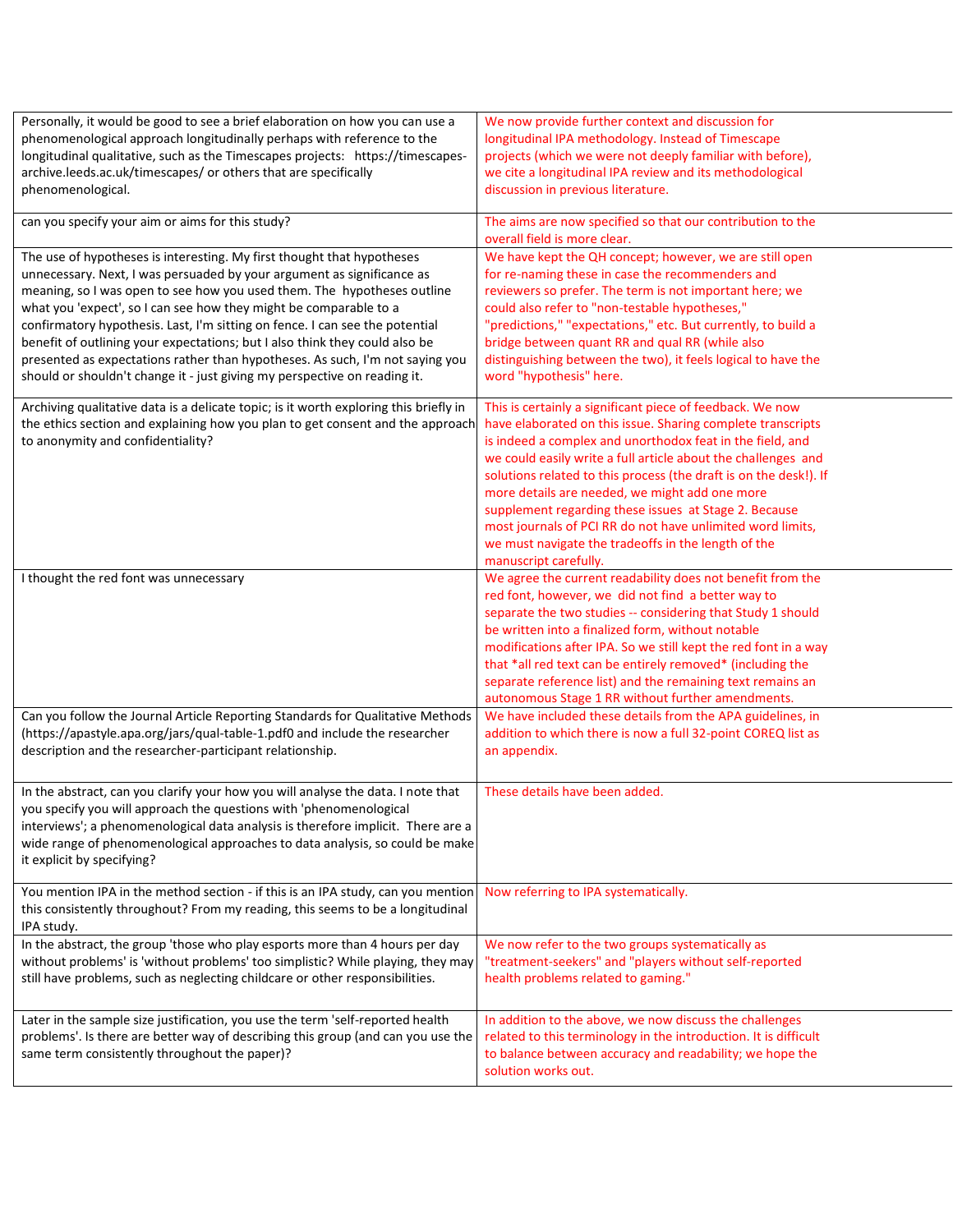| As you have two time points, can you clarify how you will synthesise the data<br>between the two time points? Will you, for example, keep the idiographic focus<br>usually seen in IPA and, if so, how? In the analysis section, you mention that<br>'the process will be repeated in 12 months'. Wouldn't this give you two<br>separate analyses (which would be incredibly useful) but doesn't explain how<br>you will consider time and/or synthesis findings from the two time points.                                                                                                                                                                                                                                                                                            | We now significantly expanded the Study 2 descriptions.<br>Additionally, we refer to the attached POP-UP interview<br>frame, which includes explicit questions related to the<br>changes over the past 12 months. We believe this will allow<br>us to analyze the responses idiographically *and* including<br>the change element. |
|---------------------------------------------------------------------------------------------------------------------------------------------------------------------------------------------------------------------------------------------------------------------------------------------------------------------------------------------------------------------------------------------------------------------------------------------------------------------------------------------------------------------------------------------------------------------------------------------------------------------------------------------------------------------------------------------------------------------------------------------------------------------------------------|------------------------------------------------------------------------------------------------------------------------------------------------------------------------------------------------------------------------------------------------------------------------------------------------------------------------------------|
| For group 3, the interview type is 'non-phenomenological'. Can you specify                                                                                                                                                                                                                                                                                                                                                                                                                                                                                                                                                                                                                                                                                                            | This has now been fixed.                                                                                                                                                                                                                                                                                                           |
| what it is rather than what it is not?<br>Interesting use of the Phenomenology of Play interview frame; can you                                                                                                                                                                                                                                                                                                                                                                                                                                                                                                                                                                                                                                                                       | This has now been added.                                                                                                                                                                                                                                                                                                           |
| highlight this in the abstract?<br>As the interviews will be in Finnish, can you clarify which language the analysis<br>will be conducted in and when translation will occur. E.g., will you conduct the<br>IPA in Finnish and translate theme names and illustrative quotes into English for<br>publication?                                                                                                                                                                                                                                                                                                                                                                                                                                                                         | These details have been added.                                                                                                                                                                                                                                                                                                     |
| For the analysis plan, can you clarify that it will be idiographic (e.g. One person<br>at a time); from your description, this could also be thematic analysis.                                                                                                                                                                                                                                                                                                                                                                                                                                                                                                                                                                                                                       | We have significantly clarified the idiographic element in<br>the analysis throughout the manuscript.                                                                                                                                                                                                                              |
| Can you provide the reference for the 'phenomenological manual'?                                                                                                                                                                                                                                                                                                                                                                                                                                                                                                                                                                                                                                                                                                                      | This element is our own; we have further clarified its role.                                                                                                                                                                                                                                                                       |
| Reviewer 3: Michelle Colder Carras                                                                                                                                                                                                                                                                                                                                                                                                                                                                                                                                                                                                                                                                                                                                                    |                                                                                                                                                                                                                                                                                                                                    |
|                                                                                                                                                                                                                                                                                                                                                                                                                                                                                                                                                                                                                                                                                                                                                                                       |                                                                                                                                                                                                                                                                                                                                    |
| One area that I think should be re-evaluated is the hypothesis (QH2) that<br>suggests that participants with clinical-level gaming-related health problems<br>will be likely not to express the pursuit of self-development and social value.<br>This is contrary to previous research that suggests that gaming offers benefits<br>as well as problems, even to those who may have clinical-level problems. As<br>with other forms of "addiction", even at the level where use is compulsive and<br>out of control, people may still be experiencing benefits. This may be even<br>greater for gamers who belong to guilds or stream regularly to an established<br>community.                                                                                                       | This was a truly valuable observation; we agree with it and<br>have reformulated the QH accordingly.                                                                                                                                                                                                                               |
| Consider adding design elements or reporting some information that can be<br>used later to meet standards for qualitative reporting. Some information (per<br>JARS-qual) that could be added is reflexivity on the researchers' experiences<br>and backgrounds. One design element that could be added is member<br>checking. I realize this is somewhat contentious in phenomenological<br>qualitative research, but to me as a gamer/researcher/person who has<br>experienced some "addiction" symptoms as well as mental health challenges,<br>the idea of using clinician interviews after the fact seems less supportable. Just<br>a bit more explanation of this choice would help, or some consideration of<br>additional methods of triangulation outside the research group. | We added details regarding our member checking and<br>attach a full COREQ list as an appendix.                                                                                                                                                                                                                                     |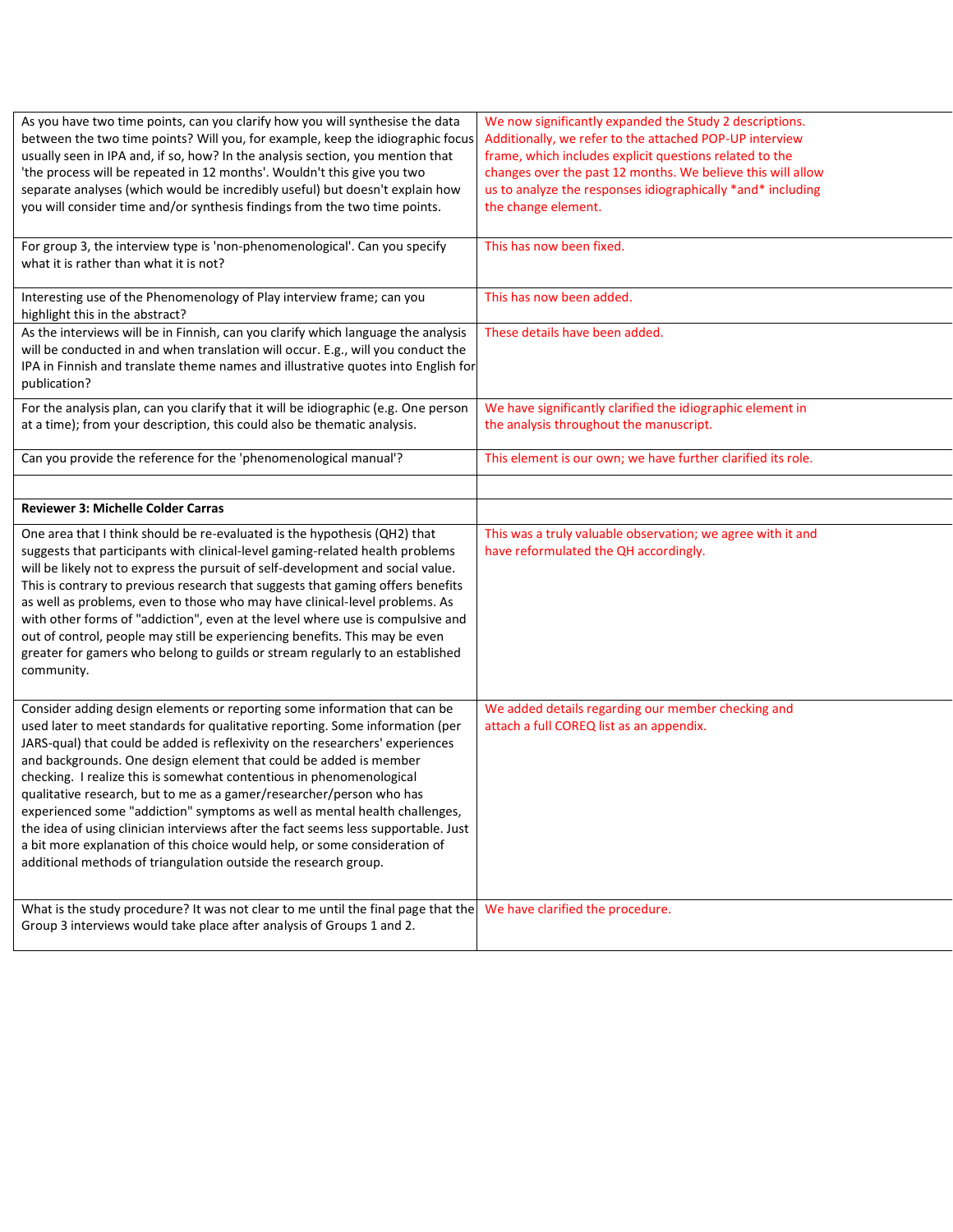| More information on the recruitment and screening process is needed. How<br>will people be screened into the study (i.e., how will inclusion/exclusion criteria<br>be assessed) if they respond to advertisements? How will it be determined that<br>esports players do not have gaming "related health problems"? What exactly is<br>the definition of esports? Please give some example games. Will it be assessed<br>whether people are playing esports competitively/professionally? What if there<br>are options in the game to play solo vs competitively; will that be assessed?<br>Will professional esports athletes or sponsored streamers be included? How<br>will the study purpose be explained to participants? Will the interviewers reveal<br>their own perspectives/backgrounds during the screening or interviews? | We have added this information, some of which are in the<br>COREQ list to save manuscript space. Also note the added<br>Appendix 2 (which will not be used for recruitment but<br>improves the accuracy of describing the health status of the<br>participants).                               |
|--------------------------------------------------------------------------------------------------------------------------------------------------------------------------------------------------------------------------------------------------------------------------------------------------------------------------------------------------------------------------------------------------------------------------------------------------------------------------------------------------------------------------------------------------------------------------------------------------------------------------------------------------------------------------------------------------------------------------------------------------------------------------------------------------------------------------------------|------------------------------------------------------------------------------------------------------------------------------------------------------------------------------------------------------------------------------------------------------------------------------------------------|
| What is the expectation of retaining members for the 2nd interview and what<br>will be done to enhance this probability?                                                                                                                                                                                                                                                                                                                                                                                                                                                                                                                                                                                                                                                                                                             | This is now discussed explicitly.                                                                                                                                                                                                                                                              |
| "which can be seriously harmful when over and under medicating" implies<br>that medication is the treatment that will be given. This should be expanded to<br>(potentially unnecessary) psychosocial treatments. It may also good to discuss<br>this in light of children/adolescents being brought to treatment and that as a<br>coercive practice.                                                                                                                                                                                                                                                                                                                                                                                                                                                                                 | These elements are now noted.                                                                                                                                                                                                                                                                  |
| Please support "which has recently become one of the most prevalent forms of<br>videogame play" with a citation. I'm not sure I agree with this.                                                                                                                                                                                                                                                                                                                                                                                                                                                                                                                                                                                                                                                                                     | The industry statistics are generally not very reliable;<br>instead of a citation, we simply toned down the sentence<br>into "one of the major forms of videogame play."                                                                                                                       |
| The explanation of qualitative hypotheses as disclosing biases is a bit confusing<br>to someone with little knowledge of IPA. How does this differ from the<br>researchers' inherent biases and how these are addressed in other forms of<br>qualitative analysis (e.g., reflexivity)?                                                                                                                                                                                                                                                                                                                                                                                                                                                                                                                                               | The QH appraoch is novel and, indeed, overalps with<br>reflexivity (while being primarily based on literature). The<br>COREQ appendix adds to our interviewer reflexivity.                                                                                                                     |
| "We are not aware of reviews that summarize these results" - my unpublished<br>thesis discusses this in the section "Incidence and transition between states of<br>problematic gaming, at-risk and non-problematic gaming" on page 28.<br>https://jscholarship.library.jhu.edu/bitstream/handle/1774.2/39616/COLDERC<br>ARRAS-DISSERTATION-2015.pdf?sequence=1                                                                                                                                                                                                                                                                                                                                                                                                                                                                       | We now discuss this previous literature in more detail.                                                                                                                                                                                                                                        |
| Are there figures saying that gaming-related clinical services are rarely used in<br>Finland? Even a personal communication would help.                                                                                                                                                                                                                                                                                                                                                                                                                                                                                                                                                                                                                                                                                              | We now cite personal communication. Indeed, there are no<br>citable national statistics about this, but our mapping of the<br>local field systematically yields the same answer: people<br>very rarely seek these services, and service providers thus<br>struggle to maintain their practice. |
| I didn't realize that the ICD-11 diagnosis is not yet in clinical use; is it still in field<br>trials? Please cite                                                                                                                                                                                                                                                                                                                                                                                                                                                                                                                                                                                                                                                                                                                   | This is now cited.                                                                                                                                                                                                                                                                             |
| Please provide a link to Pelit and give 1-2 more examples of forums that will be<br>used to recruit gamers                                                                                                                                                                                                                                                                                                                                                                                                                                                                                                                                                                                                                                                                                                                           | We have elaborated on this, with one central change: we<br>recently found a local amateur esports league for adults at<br>work, so we use this channel as our starting point instead of<br>Pelit, which today is less focused on competitive play.                                             |
| Please clarify whether full time students will be included in the esports players<br>sample or only those with a full time job.                                                                                                                                                                                                                                                                                                                                                                                                                                                                                                                                                                                                                                                                                                      | They are not included, and this is now stated.                                                                                                                                                                                                                                                 |
| Will only Finnish-speaking people be recruited?                                                                                                                                                                                                                                                                                                                                                                                                                                                                                                                                                                                                                                                                                                                                                                                      | Also English people can participate if they meet other<br>criteria; these details have been now added.                                                                                                                                                                                         |